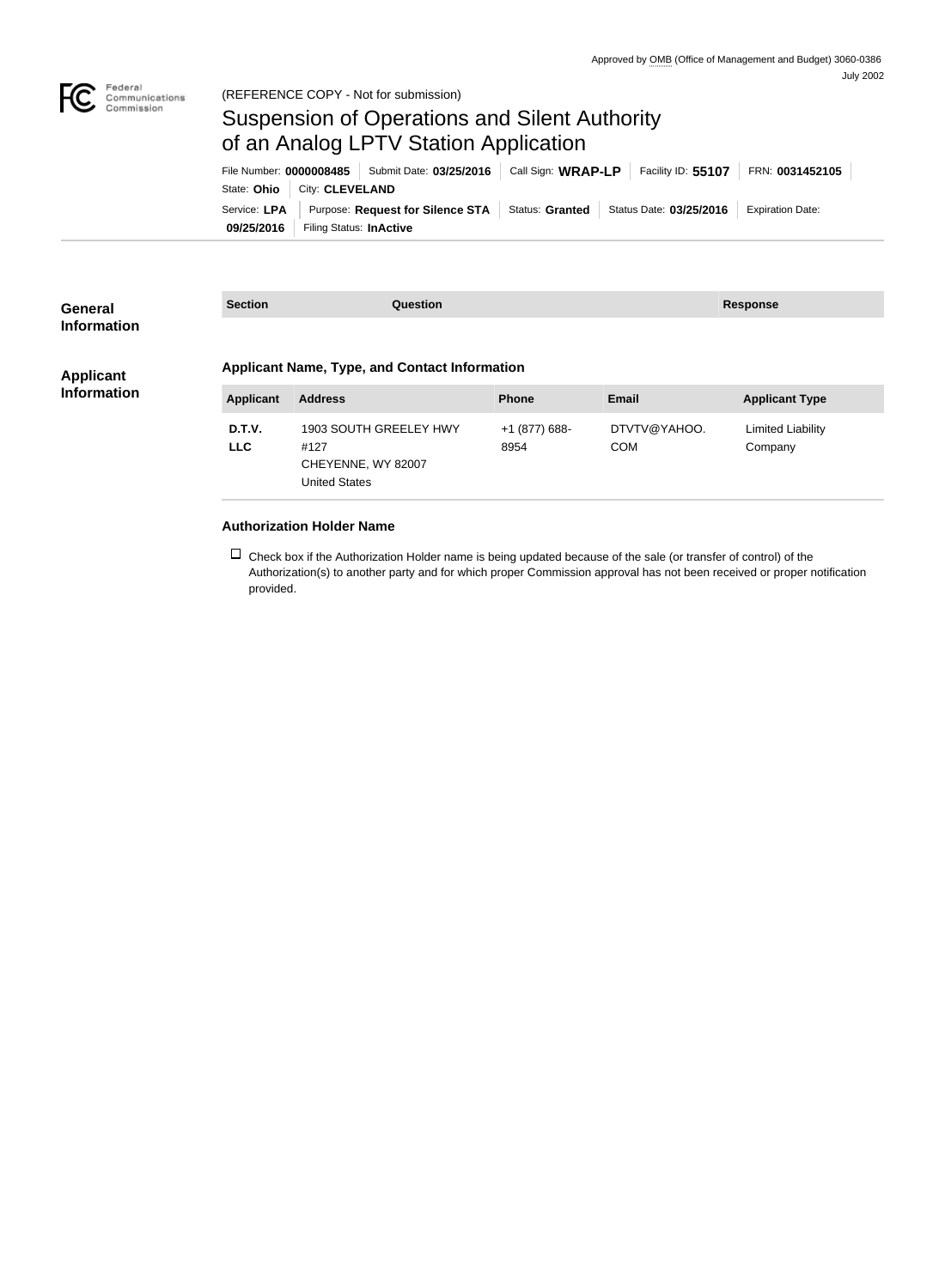| <b>Contact</b>                | <b>Contact Name</b>                                                  | <b>Address</b>                                                         | <b>Phone</b>          | <b>Email</b>               | <b>Contact Type</b>   |
|-------------------------------|----------------------------------------------------------------------|------------------------------------------------------------------------|-----------------------|----------------------------|-----------------------|
| <b>Representatives</b><br>(1) | <b>RANDOLPH</b><br><b>WEIGNER</b><br><i>LLC MEMBER</i><br>D.T.V. LLC | 1903 SOUTH GREELEY HWY #<br>127<br>CHEYENNE, WY 82007<br>United States | +1 (877) 688-<br>8954 | DTVTV@YAHOO.<br><b>COM</b> | LLC.<br><b>MEMBER</b> |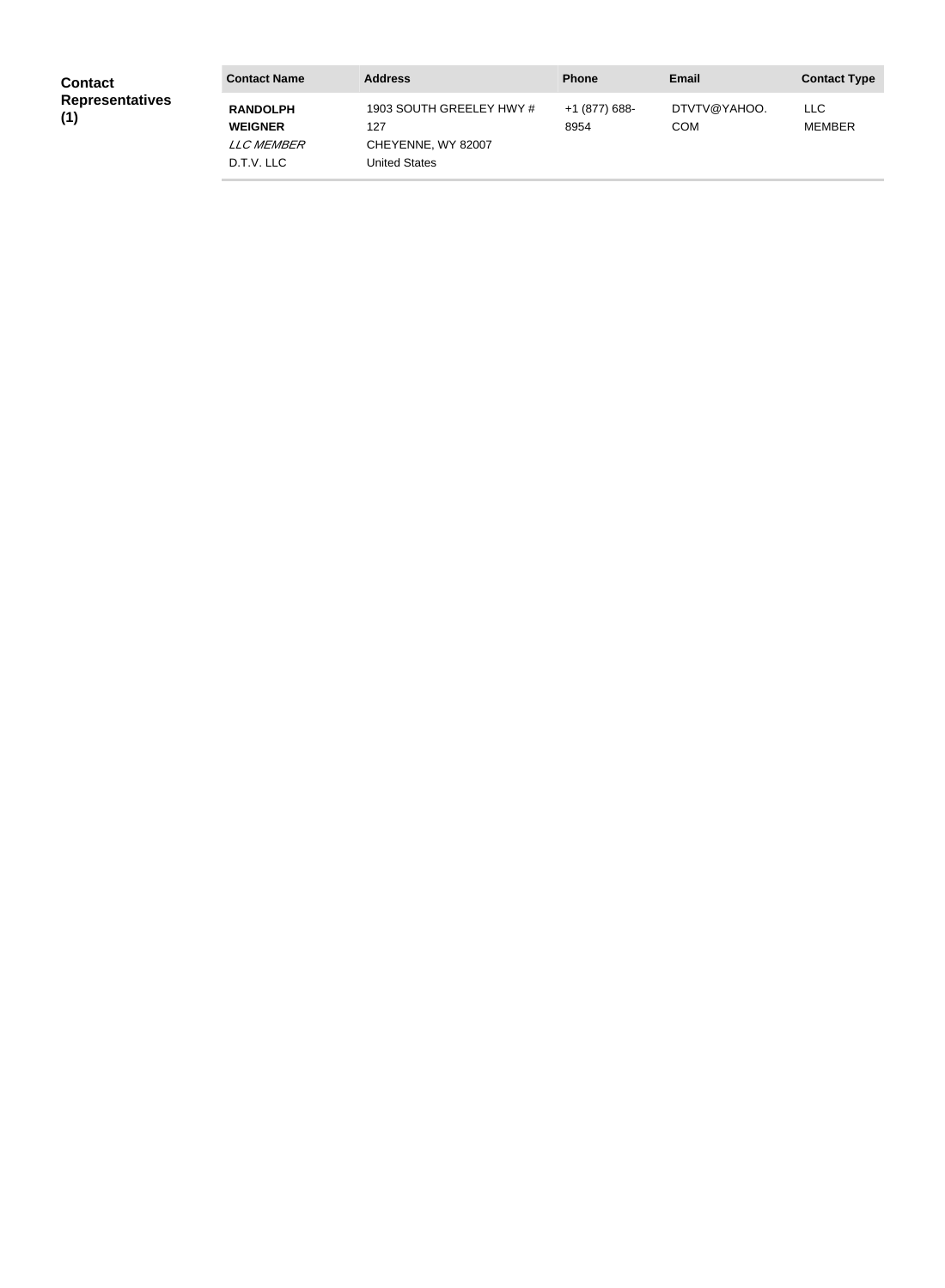| <b>Station Status</b> | Question                 | Response   |
|-----------------------|--------------------------|------------|
|                       | Date Station Went Silent | 03/21/2016 |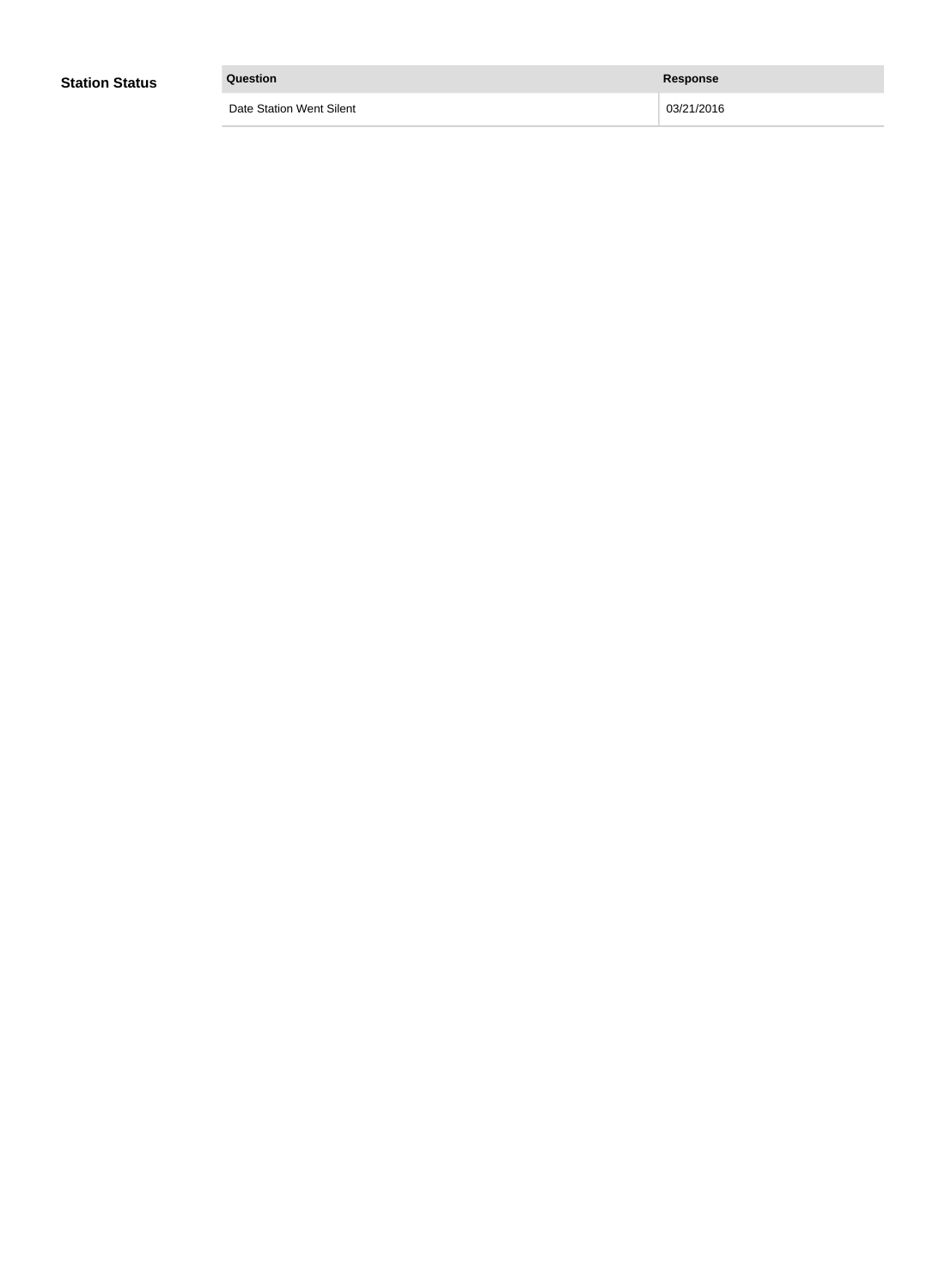| <b>Certification</b> | <b>Section</b>                                    | <b>Question</b>                                                                                                                                                                                                                                                                                                                                                                                                                                                                                                                                                                                                                                                                                                                                                                                                                                           | <b>Response</b>                                            |
|----------------------|---------------------------------------------------|-----------------------------------------------------------------------------------------------------------------------------------------------------------------------------------------------------------------------------------------------------------------------------------------------------------------------------------------------------------------------------------------------------------------------------------------------------------------------------------------------------------------------------------------------------------------------------------------------------------------------------------------------------------------------------------------------------------------------------------------------------------------------------------------------------------------------------------------------------------|------------------------------------------------------------|
|                      | <b>General Certification</b><br><b>Statements</b> | The Applicant waives any claim to the use of any particular<br>frequency or of the electromagnetic spectrum as against the<br>regulatory power of the United States because of the<br>previous use of the same, whether by authorization or<br>otherwise, and requests an Authorization in accordance with<br>this application (See Section 304 of the Communications Act<br>of 1934, as amended.).                                                                                                                                                                                                                                                                                                                                                                                                                                                       |                                                            |
|                      |                                                   | The Applicant certifies that neither the Applicant nor any<br>other party to the application is subject to a denial of Federal<br>benefits pursuant to §5301 of the Anti-Drug Abuse Act of<br>1988, 21 U.S.C. §862, because of a conviction for<br>possession or distribution of a controlled substance. This<br>certification does not apply to applications filed in services<br>exempted under §1.2002(c) of the rules, 47 CFR. See §1.<br>2002(b) of the rules, 47 CFR §1.2002(b), for the definition of<br>"party to the application" as used in this certification §1.2002<br>(c). The Applicant certifies that all statements made in this<br>application and in the exhibits, attachments, or documents<br>incorporated by reference are material, are part of this<br>application, and are true, complete, correct, and made in<br>good faith.   |                                                            |
|                      | <b>Authorized Party to Sign</b>                   | <b>FAILURE TO SIGN THIS APPLICATION MAY RESULT IN</b><br>DISMISSAL OF THE APPLICATION AND FORFEITURE<br>OF ANY FEES PAID<br>Upon grant of this application, the Authorization Holder may<br>be subject to certain construction or coverage requirements.<br>Failure to meet the construction or coverage requirements<br>will result in automatic cancellation of the Authorization.<br>Consult appropriate FCC regulations to determine the<br>construction or coverage requirements that apply to the type<br>of Authorization requested in this application.<br>WILLFUL FALSE STATEMENTS MADE ON THIS FORM<br>OR ANY ATTACHMENTS ARE PUNISHABLE BY FINE AND<br>/OR IMPRISONMENT (U.S. Code, Title 18, §1001) AND/OR<br>REVOCATION OF ANY STATION AUTHORIZATION (U.S.<br>Code, Title 47, §312(a)(1)), AND/OR FORFEITURE (U.S.<br>Code, Title 47, §503). |                                                            |
|                      |                                                   | I certify that this application includes all required and<br>relevant attachments.                                                                                                                                                                                                                                                                                                                                                                                                                                                                                                                                                                                                                                                                                                                                                                        | Yes                                                        |
|                      |                                                   | I declare, under penalty of perjury, that I am an authorized<br>representative of the above-named applicant for the<br>Authorization(s) specified above.                                                                                                                                                                                                                                                                                                                                                                                                                                                                                                                                                                                                                                                                                                  | <b>RANDOLPH WEIGNER</b><br><b>LLC MEMBER</b><br>03/25/2016 |